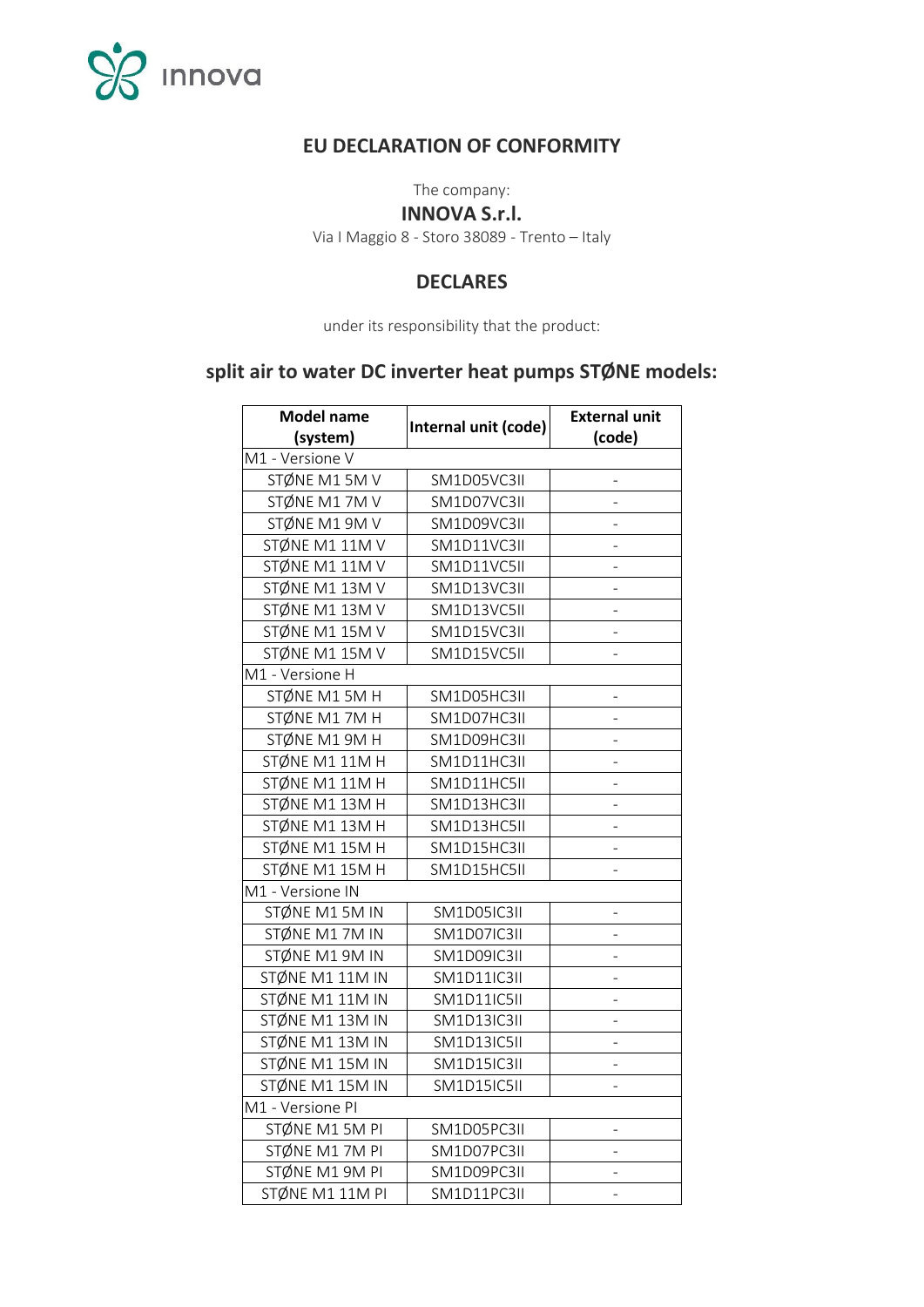

| <b>Model name</b> |                      | <b>External unit</b> |
|-------------------|----------------------|----------------------|
| (system)          | Internal unit (code) | (code)               |
| STØNE M1 11M PI   | SM1D11PC5II          |                      |
| STØNE M1 13M PI   | SM1D13PC3II          | $\overline{a}$       |
| STØNE M1 13M PI   | SM1D13PC5II          |                      |
| STØNE M1 15M PI   | SM1D15PC3II          |                      |
| STØNE M1 15M PI   | SM1D15PC5II          | -                    |
| H1 - Versione V   |                      |                      |
| STØNE H1 5M V     | SH1W05NC3II          | SM1D05VC3II          |
| STØNE H17MV       | SH1W07NC3II          | SM1D07VC3II          |
| STØNE H1 9M V     | SH1W09NC3II          | SM1D09VC3II          |
| STØNE H1 11M V    | SH1W11NC3II          | SM1D11VC3II          |
| STØNE H1 11M V    | SH1W11NC5II          | SM1D11VC5II          |
| STØNE H1 13M V    | SH1W13NC3II          | SM1D13VC3II          |
| STØNE H1 13M V    | SH1W13NC5II          | SM1D13VC5II          |
| STØNE H1 15M V    | SH1W15NC3II          | SM1D15VC3II          |
| STØNE H1 15M V    | SH1W15NC5II          | SM1D15VC5II          |
| H1 - Versione H   |                      |                      |
| STØNE H1 5M H     | SH1W05NC3II          | SM1D05HC3II          |
| STØNE H17MH       | SH1W07NC3II          | SM1D07HC3II          |
| STØNE H1 9M H     | SH1W09NC3II          | SM1D09HC3II          |
| STØNE H1 11M H    | SH1W11NC3II          | SM1D11HC3II          |
| STØNE H1 11M H    | SH1W11NC5II          | SM1D11HC5II          |
| STØNE H1 13M H    | SH1W13NC3II          | SM1D13HC3II          |
| STØNE H1 13M H    | SH1W13NC5II          | SM1D13HC5II          |
| STØNE H1 15M H    | SH1W15NC3II          | SM1D15HC3II          |
| STØNE H1 15M H    | SH1W15NC5II          | SM1D15HC5II          |
| H1 - Versione IN  |                      |                      |
| STØNE H1 5M IN    | SH1W05NC3II          | SM1D05IC3II          |
| STØNE H17M IN     | SH1W07NC3II          | SM1D07IC3II          |
| STØNE H1 9M IN    | SH1W09NC3II          | SM1D09IC3II          |
| STØNE H1 11M IN   | SH1W11NC3II          | <b>SM1D11IC3II</b>   |
| STØNE H1 11M IN   | SH1W11NC5II          | SM1D11IC5II          |
| STØNE H1 13M IN   | SH1W13NC3II          | SM1D13IC3II          |
| STØNE H1 13M IN   | SH1W13NC5II          | SM1D13IC5II          |
| STØNE H1 15M IN   | SH1W15NC3II          | SM1D15IC3II          |
| STØNE H1 15M IN   | SH1W15NC5II          | SM1D15IC5II          |
| H1 - Versione PI  |                      |                      |
| STØNE H1 5M PI    | SH1W05NC3II          | SM1D05PC3II          |
| STØNE H17M PI     | SH1W07NC3II          | SM1D07PC3II          |
| STØNE H1 9M PI    | SH1W09NC3II          | SM1D09PC3II          |
| STØNE H1 11M PI   | SH1W11NC3II          | SM1D11PC3II          |
| STØNE H1 11M PI   | SH1W11NC5II          | SM1D11PC5II          |
| STØNE H1 13M PI   | SH1W13NC3II          | SM1D13PC3II          |
| STØNE H1 13M PI   | SH1W13NC5II          | SM1D13PC5II          |
| STØNE H1 15M PI   | SH1W15NC3II          | SM1D15PC3II          |
| STØNE H1 15M PI   | SH1W15NC5II          | SM1D15PC5II          |
| B1 - Versione V   |                      |                      |
| STØNE B1 5M V     | SB1D05NC3II          | SS1D05VC3II          |
| STØNE B17MV       | SB1D07NC3II          | SS1D07VC3II          |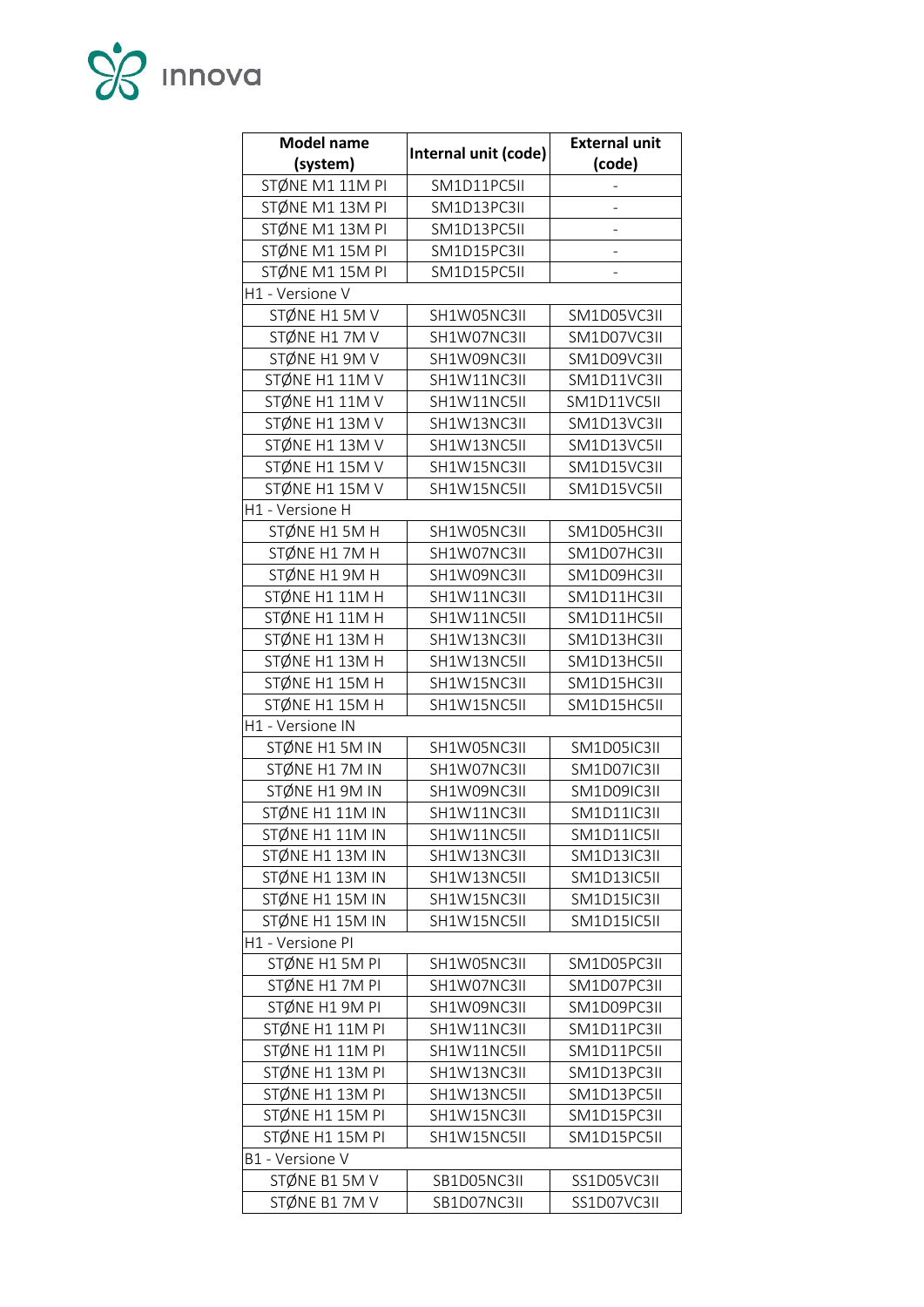

| <b>Model name</b> |                      | <b>External unit</b> |
|-------------------|----------------------|----------------------|
| (system)          | Internal unit (code) | (code)               |
| STØNE B1 9M V     | SB1D09NC3II          | SS1D09VC3II          |
| STØNE B1 11M V    | SB1D11NC3II          | SS1D11VC3II          |
| STØNE B1 11M V    | SB1D11NC5II          | SS1D11VC5II          |
| STØNE B1 13M V    | SB1D13NC3II          | SS1D13VC3II          |
| STØNE B1 13M V    | SB1D13NC5II          | SS1D13VC5II          |
| STØNE B1 15M V    | SB1D15NC3II          | SS1D15VC3II          |
| STØNE B1 15M V    | SB1D15NC5II          | SS1D15VC5II          |
| B1 - Versione H   |                      |                      |
| STØNE B1 5M H     | SB1D05NC3II          | SS1D05HC3II          |
| STØNE B17MH       | SB1D07NC3II          | SS1D07HC3II          |
| STØNE B1 9M H     | SB1D09NC3II          | SS1D09HC3II          |
| STØNE B1 11M H    | SB1D11NC3II          | SS1D11HC3II          |
| STØNE B1 11M H    | SB1D11NC5II          | SS1D11HC5II          |
| STØNE B1 13M H    | SB1D13NC3II          | SS1D13HC3II          |
| STØNE B1 13M H    | SB1D13NC5II          | SS1D13HC5II          |
| STØNE B1 15M H    | SB1D15NC3II          | SS1D15HC3II          |
| STØNE B1 15M H    | SB1D15NC5II          | SS1D15HC5II          |
| B1 - Versione IN  |                      |                      |
| STØNE B1 5M IN    | SB1D05NC3II          | SS1D05IC3II          |
| STØNE B17M IN     | SB1D07NC3II          | SS1D07IC3II          |
| STØNE B1 9M IN    | SB1D09NC3II          | SS1D09IC3II          |
| STØNE B1 11M IN   | SB1D11NC3II          | SS1D11IC3II          |
| STØNE B1 11M IN   | SB1D11NC5II          | <b>SS1D11IC5II</b>   |
| STØNE B1 13M IN   | SB1D13NC3II          | <b>SS1D13IC3II</b>   |
| STØNE B1 13M IN   | SB1D13NC5II          | SS1D13IC5II          |
| STØNE B1 15M IN   | SB1D15NC3II          | <b>SS1D15IC3II</b>   |
| STØNE B1 15M IN   | SB1D15NC5II          | SS1D15IC5II          |
| B1 - Versione PI  |                      |                      |
| STØNE B1 5M PI    | SB1D05NC3II          | SS1D05PC3II          |
| STØNE B17M PI     | SB1D07NC3II          | SS1D07PC3II          |
| STØNE B1 9M PI    | SB1D09NC3II          | SS1D09PC3II          |
| STØNE B1 11M PI   | SB1D11NC3II          | SS1D11PC3II          |
| STØNE B1 11M PI   | SB1D11NC5II          | SS1D11PC5II          |
| STØNE B1 13M PI   | SB1D13NC3II          | SS1D13PC3II          |
| STØNE B1 13M PI   | SB1D13NC5II          | SS1D13PC5II          |
| STØNE B1 15M PI   | SB1D15NC3II          | SS1D15PC3II          |
| STØNE B1 15M PI   | SB1D15NC5II          | SS1D15PC5II          |
| T1-Versione V     |                      |                      |
| STØNE T1 5M V     | ST1D05NC3II          | SS1D05VC3II          |
| STØNE T17MV       | ST1D07NC3II          | SS1D07VC3II          |
| STØNE T1 9M V     | ST1D09NC3II          | SS1D09VC3II          |
| STØNE T1 11M V    | ST1D11NC3II          | SS1D11VC3II          |
| STØNE T1 11M V    | ST1D11NC5II          | SS1D11VC5II          |
| STØNE T1 13M V    | ST1D13NC3II          | SS1D13VC3II          |
| STØNE T1 13M V    | ST1D13NC5II          | SS1D13VC5II          |
| STØNE T1 15M V    | ST1D15NC3II          | SS1D15VC3II          |
| STØNE T1 15M V    | ST1D15NC5II          | SS1D15VC5II          |
| T1-Versione H     |                      |                      |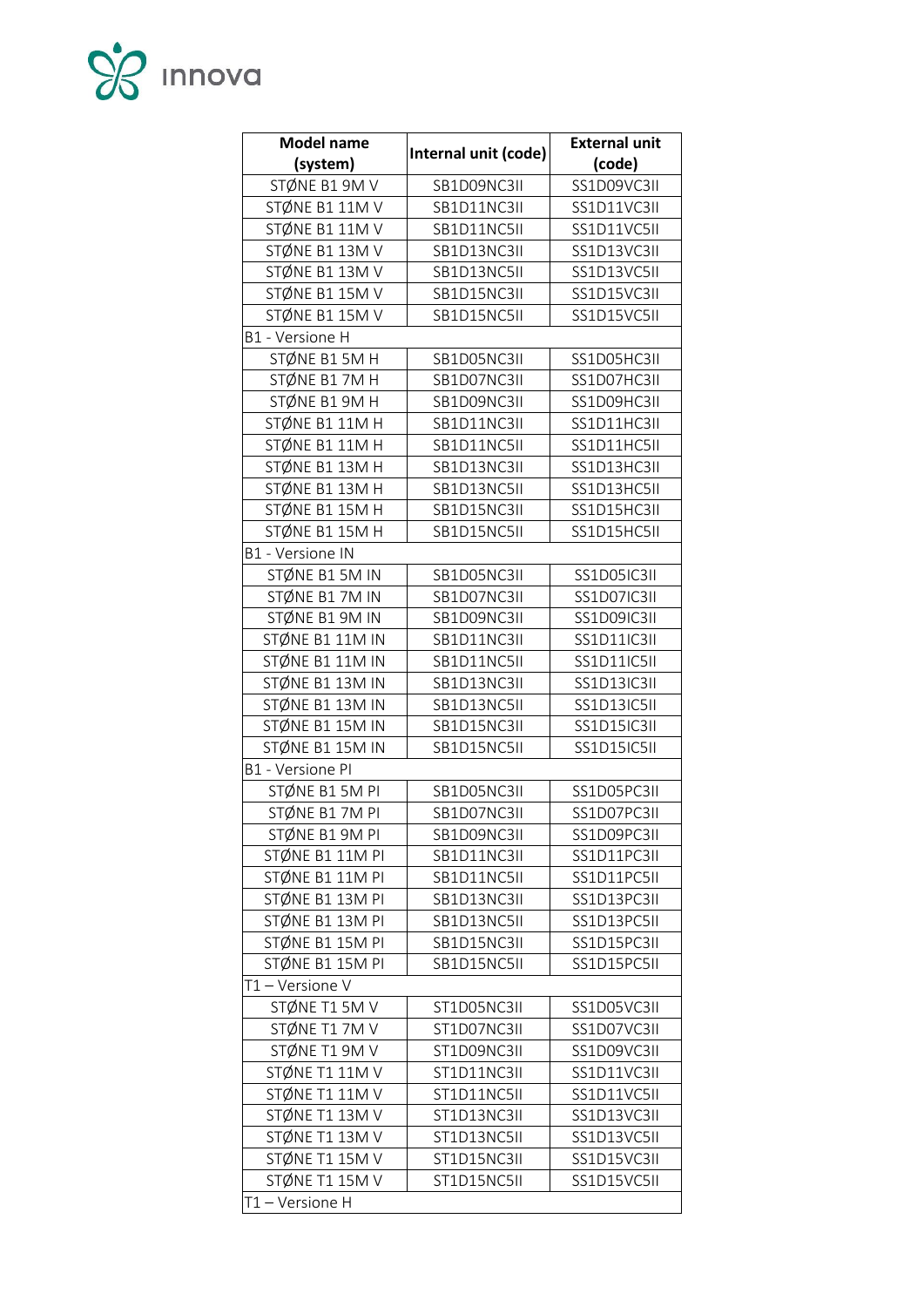

| <b>Model name</b> |                      | <b>External unit</b> |
|-------------------|----------------------|----------------------|
| (system)          | Internal unit (code) | (code)               |
| STØNE T1 5M H     | ST1D05NC3II          | SS1D05HC3II          |
| STØNE T17MH       | ST1D07NC3II          | SS1D07HC3II          |
| STØNE T1 9M H     | ST1D09NC3II          | SS1D09HC3II          |
| STØNE T1 11MH     | ST1D11NC3II          | SS1D11HC3II          |
| STØNE T1 11MH     | ST1D11NC5II          | SS1D11HC5II          |
| STØNE T1 13M H    | ST1D13NC3II          | SS1D13HC3II          |
| STØNE T1 13M H    | ST1D13NC5II          | SS1D13HC5II          |
| STØNE T1 15M H    | ST1D15NC3II          | SS1D15HC3II          |
| STØNE T1 15M H    | ST1D15NC5II          | SS1D15HC5II          |
| T1-Versione IN    |                      |                      |
| STØNE T1 5M IN    | ST1D05NC3II          | SS1D05IC3II          |
| STØNE T17M IN     | ST1D07NC3II          | SS1D07IC3II          |
| STØNE T1 9M IN    | ST1D09NC3II          | SS1D09IC3II          |
| STØNE T1 11M IN   | ST1D11NC3II          | SS1D11IC3II          |
| STØNE T1 11M IN   | ST1D11NC5II          | SS1D11IC5II          |
| STØNE T1 13M IN   | ST1D13NC3II          | <b>SS1D13IC3II</b>   |
| STØNE T1 13M IN   | ST1D13NC5II          | SS1D13IC5II          |
| STØNE T1 15M IN   | ST1D15NC3II          | <b>SS1D15IC3II</b>   |
| STØNE T1 15M IN   | ST1D15NC5II          | SS1D15IC5II          |
| T1-Versione PI    |                      |                      |
| STØNE T1 5M PI    | ST1D05NC3II          | SS1D05PC3II          |
| STØNE T17M PI     | ST1D07NC3II          | SS1D07PC3II          |
| STØNE T1 9M PI    | ST1D09NC3II          | SS1D09PC3II          |
| STØNE T1 11M PI   | ST1D11NC3II          | SS1D11PC3II          |
| STØNE T1 11M PI   | ST1D11NC5II          | SS1D11PC5II          |
| STØNE T1 13M PI   | ST1D13NC3II          | SS1D13PC3II          |
| STØNE T1 13M PI   | ST1D13NC5II          | SS1D13PC5II          |
| STØNE T1 15M PI   | ST1D15NC3II          | SS1D15PC3II          |
| STØNE T1 15M PI   | ST1D15NC5II          | SS1D15PC5II          |
| $C1 -$ Versione V |                      |                      |
| STØNE C1 5M V     | SC1D05NC3II          | SS1D05VC3II          |
| STØNE C17MV       | SC1D07NC3II          | SS1D07VC3II          |
| STØNE C1 9M V     | SC1D09NC3II          | SS1D09VC3II          |
| STØNE C1 11M V    | SC1D11NC3II          | SS1D11VC3II          |
| STØNE C1 11M V    | SC1D11NC5II          | SS1D11VC5II          |
| STØNE C1 13M V    | SC1D13NC3II          | SS1D13VC3II          |
| STØNE C1 13M V    | SC1D13NC5II          | SS1D13VC5II          |
| STØNE C1 15M V    | SC1D15NC3II          | SS1D15VC3II          |
| STØNE C1 15M V    | SC1D15NC5II          | SS1D15VC3II          |
| C1-Versione H     |                      |                      |
| STØNE C1 5M H     | SC1D05NC3II          | SS1D05HC3II          |
| STØNE C17MH       | SC1D07NC3II          | SS1D07HC3II          |
| STØNE C1 9M H     | SC1D09NC3II          | SS1D09HC3II          |
| STØNE C1 11M H    | SC1D11NC3II          | SS1D11HC3II          |
| STØNE C1 11M H    | SC1D11NC5II          | SS1D11HC5II          |
| STØNE C1 13M H    | SC1D13NC3II          | SS1D13HC3II          |
| STØNE C1 13M H    | SC1D13NC5II          | SS1D13HC5II          |
| STØNE C1 15M H    | SC1D15NC3II          | SS1D15HC3II          |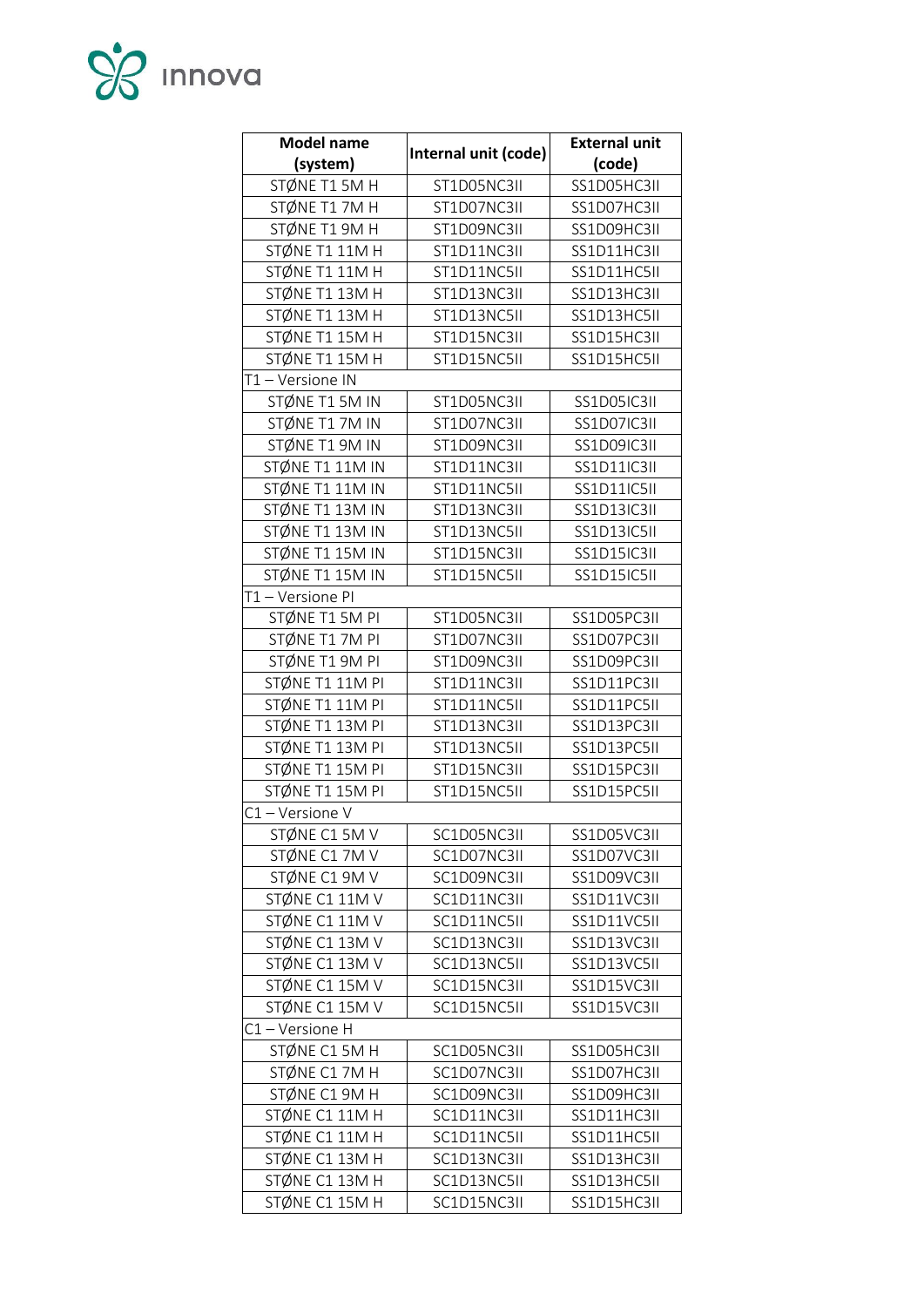

| <b>Model name</b> | Internal unit (code) | <b>External unit</b> |
|-------------------|----------------------|----------------------|
| (system)          |                      | (code)               |
| STØNE C1 15M H    | SC1D15NC5II          | SS1D15HC5II          |
| C1-Versione IN    |                      |                      |
| STØNE C1 5M IN    | SC1D05NC3II          | SS1D05IC3II          |
| STØNE C1 7M IN    | SC1D07NC3II          | SS1D07IC3II          |
| STØNE C1 9M IN    | SC1D09NC3II          | SS1D09IC3II          |
| STØNE C1 11M IN   | SC1D11NC3II          | SS1D11IC3II          |
| STØNE C1 11M IN   | SC1D11NC5II          | <b>SS1D11IC5II</b>   |
| STØNE C1 13M IN   | SC1D13NC3II          | <b>SS1D13IC3II</b>   |
| STØNE C1 13M IN   | SC1D13NC5II          | SS1D13IC5II          |
| STØNE C1 15M IN   | SC1D15NC3II          | SS1D15IC3II          |
| STØNE C1 15M IN   | SC1D15NC5II          | <b>SS1D15IC5II</b>   |
| C1-Versione PI    |                      |                      |
| STØNE C1 5M PI    | SC1D05NC3II          | SS1D05PC3II          |
| STØNE C17M PI     | SC1D07NC3II          | SS1D07PC3II          |
| STØNE C1 9M PI    | SC1D09NC3II          | SS1D09PC3II          |
| STØNE C1 11M PI   | SC1D11NC3II          | SS1D11PC3II          |
| STØNE C1 11M PI   | SC1D11NC5II          | SS1D11PC5II          |
| STØNE C1 13M PI   | SC1D13NC3II          | SS1D13PC3II          |
| STØNE C1 13M PI   | SC1D13NC5II          | SS1D13PC5II          |
| STØNE C1 15M PI   | SC1D15NC3II          | SS1D15PC3II          |
| STØNE C1 15M PI   | SC1D15NC5II          | SS1D15PC5II          |

are in full compliance with the relevant Union harmonization legislations and harmonized standards listed below providing the conformity of the Product with the requirements of the below-mentioned European Directives:

#### **LVD (Low Voltage Directive: 2014/35/EU)**

The appropriate conformity assessment has been carried out and the related documentation are available for inspection by the competent national authorities.

In particular, the following harmonized standards have been applied:

- Household and similar electrical appliances Safety Part 1: General requirements o EN 60335-1:2012
- Household and similar electrical appliances Safety Part 2-40: Particular requirements for electrical heat pumps, air-conditioners and dehumidifiers o EN 60335-2-40:2003
- Degrees of protection provided by enclosures (IP Code) o EN 60529: 1991
- Measurement methods for electromagnetic fields of household appliances and similar apparatus with regard to human exposure
	- o EN 62233:2008
- Safety of household and similar electrical appliances Particular rules for routine tests referring to appliances under the scope of EN 60335-1
	- o EN 50106:2008

# **EMC (Electromagnetic Compatibility Directive: 2014/30/EU)**

The EMC conformity requirements imply the compliance with the following uniform European Standards; in particular: